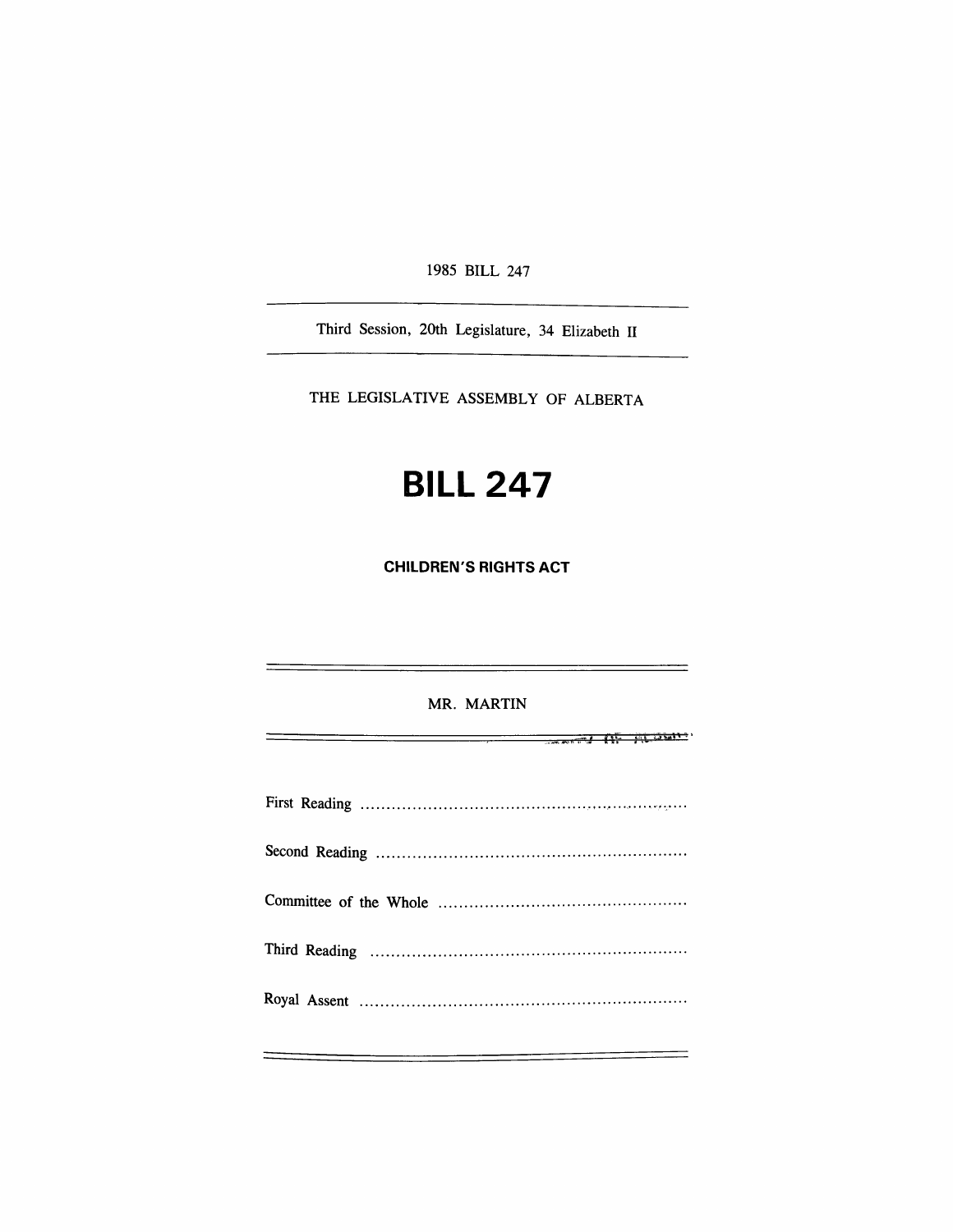*Bid 247 Mr. Martin* 

## **BILL 247**

## **1985**

## **CHILDREN'S RIGHTS ACT**

*(Assented to , 1985)* 

HER MAJESTY, by and with the advice and consent of the Legislative Assembly of Alberta, enacts as follows:

Definitions

- 1 In this Act,
	- (a) "child" means an individual under the age of 18 years;
	- (b) "parent" means the parent or guardian of a child.

**Children's rights**  2 Every child has:

> (a) the right to food, clothing and housing in order to ensure good health and personal development;

> (b) the right to an environment free from physical abuse, exploitation and degrading treatment;

> (c) the right to health care necessary to promote physical and mental health and to remedy illness;

> (d) the right to reside with parents and siblings except where it is in the best interests of the child and family members for the child to reside elsewhere;

> (e) the right to parental and adult support, guidance and continuity in the child's life;